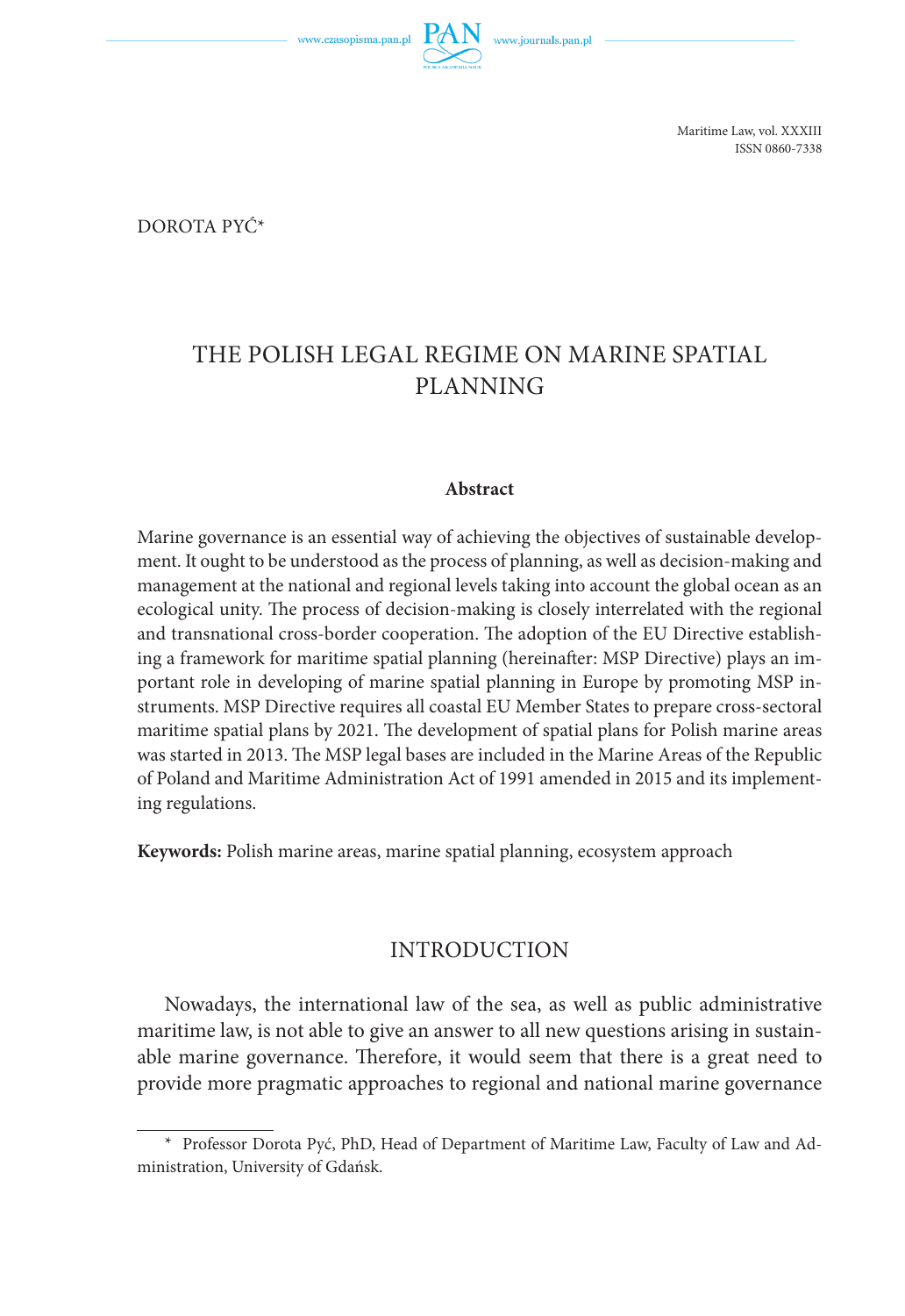www.czasopisma.pan.pl

and spatial planning by the European Union and its Member States, using the holistic paradigm of sustainable development.1 Maritime spatial planning is an open process of analysing and planning marine space with temporal distribution of various types of human activities in the marine areas, leading to the achievement of economic, social and environmental goals, including the sustainable development goals.

Essentially, problems related to efficient maritime spatial planning may include: lack of maritime space monitoring, inconsistency and fragmentation of research programs related to the sea, locating maritime spatial planning at the regional level, weak connection between land and marine spatial planning (no vision of the entire area covering the entire marine area, including the exclusive economic zone), poor coordination in various policies and strategies provided for marine areas (energy, transport, defence policy, coastal management strategies, environmental protection, coastal protection, tourism development)2 .

## 1. DEFINITION OF MARINE SPATIAL PLANNING

Marine spatial planning is a process that is to distribute space dynamically for many types of the sea use by humans, also introducing time constraints in its use, and even exclusion, in order to avoid conflicts between various users of the environment and to improve management of human activities directed towards the use of the resources of the marine and coastal environment.

In international law, a universal definition of maritime spatial planning has not been formulated, although such attempts have been made. The first international meeting devoted to maritime spatial planning was held in 2007 by the Intergovernmental Oceanographic Commission of the United Nations Educational and Scientific Organization (IOC UNESCO) workshops on MSP. Then, the definition of maritime spatial planning was formulated, recognizing thereof as a way to improve decision making and implementation process, based on an ecosystem approach to managing human activities in the marine environment. MSP has been brought to the planning process, which enables integrated, forwardlooking and consistent decision-making regarding the use of the sea by humans<sup>3</sup>.

106 Dorota Pyć

<sup>1</sup> See: M. Gilek, B. Hassler, S. Jentoft, *Marine Environmental Governance in Europe: Problems and Opportunities,* [in:] ed. M. Gilek, K. Kern, *Governing Europe's Marine Environment. Europeanization of Regional Seas or Regionalization of EU Policies?,* Ashgate 2015, pp. 255–257.

<sup>2</sup> D. Pyć, *Zasady morskiego planowania przestrzennego i zintegrowanego zarządzania strefą przybrzeżną,* Prawo Morskie vol. XXIX, Gdańsk 2013, pp. 117-135.

<sup>3</sup> C. Ehler, F. Douvere, *Marine Spatial Planning: A Step-by-Step Approach Toward*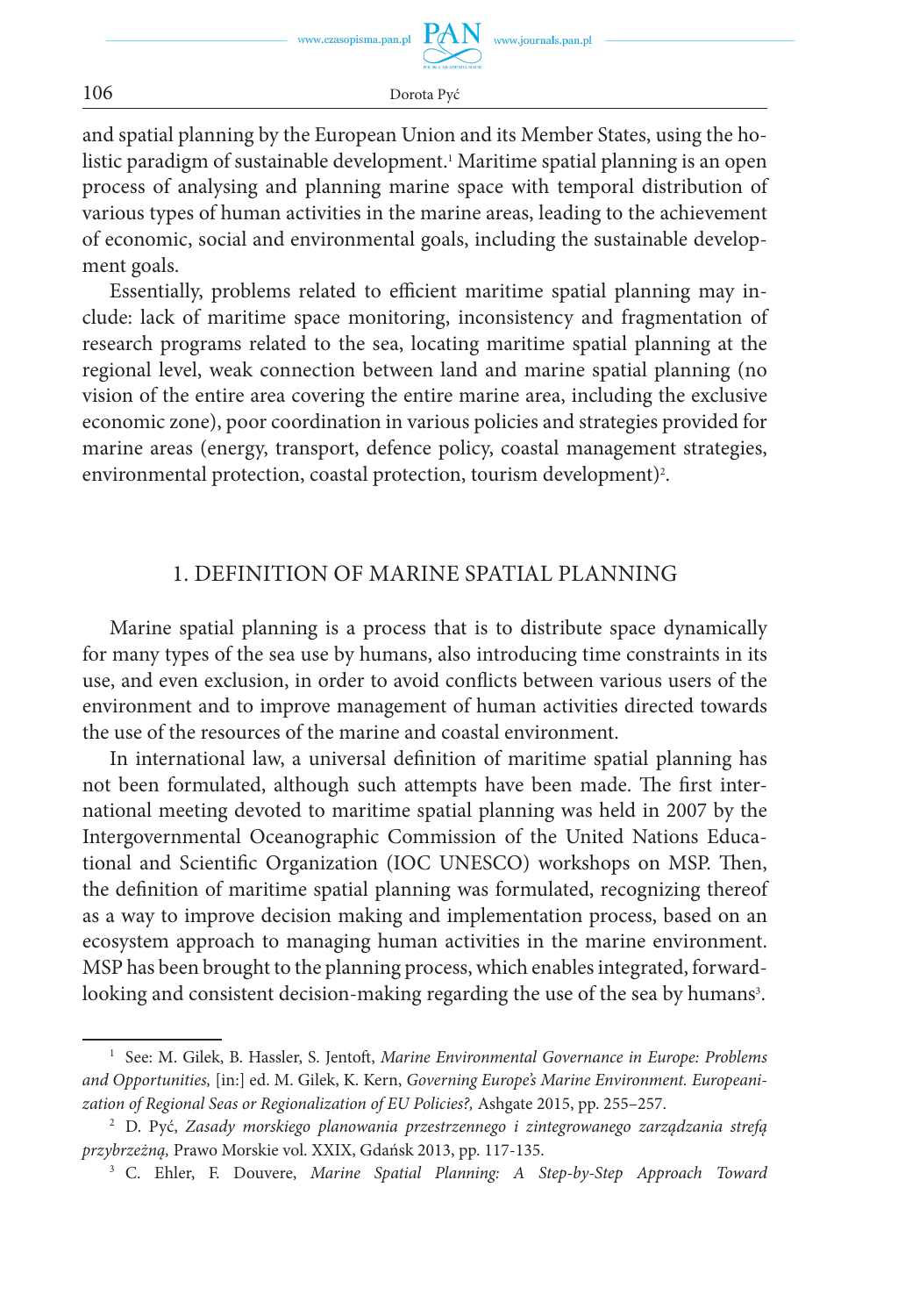In the meaning of the MSP Directive<sup>4</sup>, maritime spatial planning involves identifying possible uses of marine resources and their rational distribution, as well as providing sustainable activity in terms of the ecosystem, all of which is performed in the marine environment in order to achieve economic, social and environmental objectives arising from regional and national policies in accordance with international rules and standards, recommended practices and procedures for the protection and preservation of the marine environment.5 In the European Union, in those Member States, which have developed marine spatial planning instruments, the implementation thereof remains at the national level and is carried out by the authorities of those States. The planning process is subject to analysis of the use of the marine environment and its resources, necessary for decision making.

## 2. PRINCIPLES OF MARINE SPATIAL PLANNING

Marine spatial planning is an instrument of the maritime policy, both at the national and regional levels. In the Baltic Sea region, the development of common principles of maritime spatial planning is associated with the involvement of all relevant entities and bodies. In that area, the following approaches are included: holistic, ecosystem and precautionary<sup>6</sup> ones. Maritime spatial planning in the area of the Baltic Sea is of interest to international organizations and institutions, including the European Union and the Baltic Marine Environmental Protection Commission (HELCOM).

*Ecosystem-Based Management, Intergovernmental Oceanographic Commission and Man and the Biosphere Programme*, IOC Manual and Guides No. 53, ICAM Dossier, No 6, Paris 2009, p. 99, [in:] A. Deidun, S. Borg, A. Micallef, *Making the Case for Marine Spatial Planning in the Maltese Islands*, Ocean Development & International Law 2011, vol. 42, p. 137.

<sup>4</sup> Directive 2014/89/EU of the European Parliament and of the Council of 23 July 2014 establishing a framework for maritime spatial planning, Official Journal of the European Union, L257/135, 28.8.2014.

<sup>5</sup> See: E. De Santo, *The Marine Strategy Framework Directive as a Catalyst for Maritime Spatial Planning: Internal Dimensions and Institutional Tensions* [in:] M. Gilek, K. Kern, Governing Europe's Marine Environment. Europeanization of Regional Seas or Regionalization of EU Policies?, Ashgate 2015, p.95.

<sup>6</sup> D. Pyć, *Prawo Oceanu Światowego*, Res usus publicum, Gdańsk 2011, pp. 97-105; J. Zaucha, *The Key to Governing the Fragile Baltic Sea. Maritime Spatial Planning in the Baltic Sea Region and Way Forward, VASAB* 2014; J. Zaucha, *Sea basin maritime spatial planning: A case study of the Baltic Sea region and Poland,* Marine Policy 50 (2014), pp. 34-45; H. Backer, *Marine spatial planning in the Baltic Sea* [in:] eds. D. Hassan, T. Koukkanen, N. Soininen, *Tranboundary Marine Spatial Planning and International* Law, Routledge 2015, p. 132.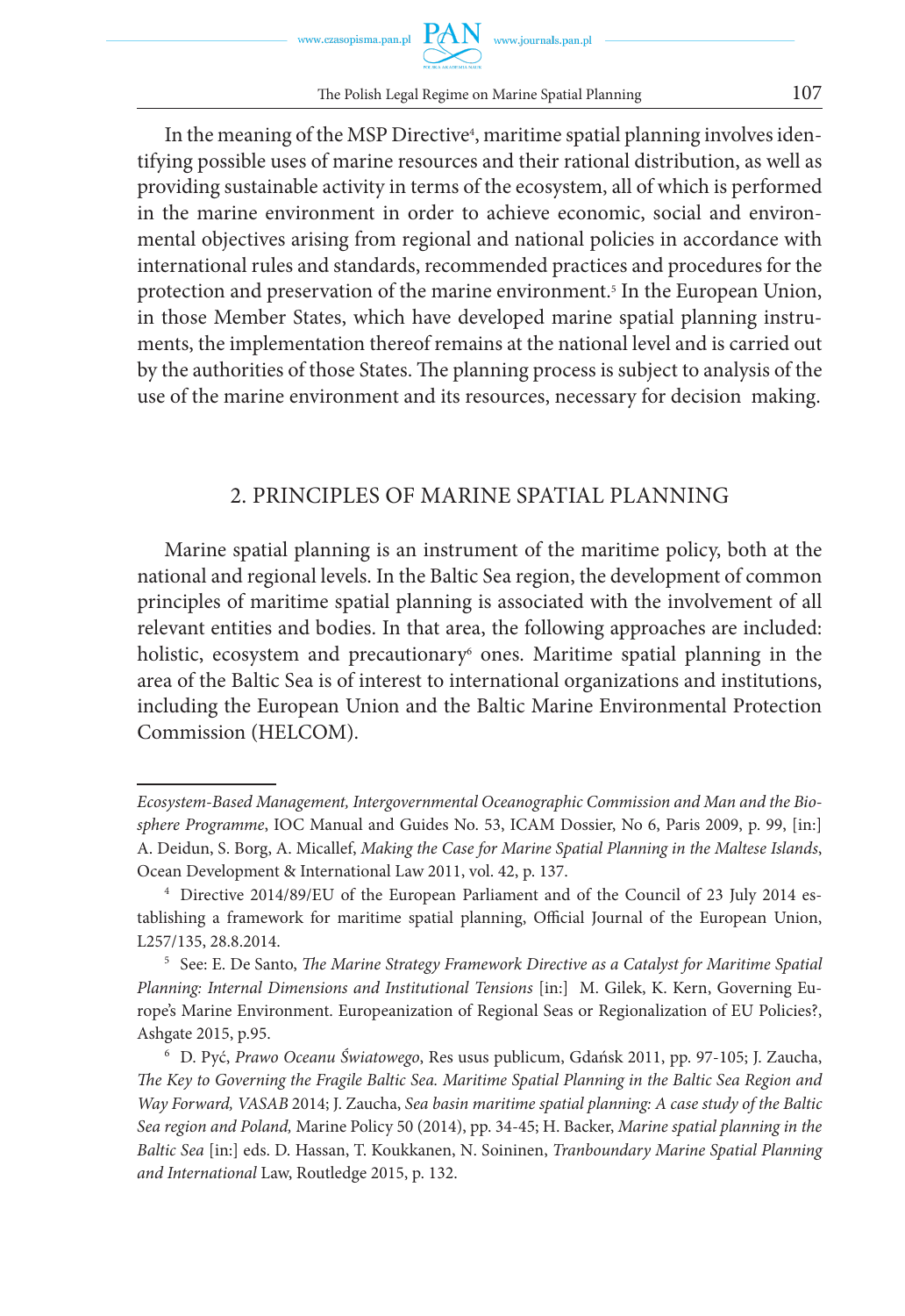The HELCOM Action Plan of 20077 contained a commitment addressed to the State Parties to the Helsinki Convention for the Protection of the Marine Environment of the Baltic Sea Area to jointly develop the implementation of general crosssectoral maritime spatial planning principles based on an ecosystem approach in cooperation with other international bodies. It is worth noting that the document on general principles of maritime spatial planning in the Baltic Sea<sup>s</sup>, developed by the HELCOM Joint Group and VASAB, defined the following ten principles of maritime spatial planning: sustainable management, ecosystem approach, long term perspective, precautionary principle, participation and transparency, high quality data and information bases, transnational coordination and consultation, coherent terrestrial and marine spatial planning, planning adapted to characteristics and special conditions at different areas and continuous planning. In order to facilitate the protection and sustainable use of the Baltic Sea alongside with the ten principles set out above, HELCOM Recommendation 28E/9 on the development of broad-scale marine spatial planning principles in the Baltic Sea area was adopted. These rules remain in the close relation with the MSP Directive. The first of the ten HELCOM/VASAB principles, the principle of sustainable management, subordinates maritime spatial planning as a tool to achieve the goals of balancing economic, social and environmental interests by dividing marine space, managing different types of the sea use, integrating sectoral planning, applying an ecosystem approach in the long-term. The precautionary principle and the ecosystem approach<sup>,</sup> determine the current framework for spatial planning in marine areas and regulate various human activities in the marine environment, taking into account the protection of marine and coastal ecosystems and biological diversity.

<sup>7</sup> http://www.helcom.fi/baltic-sea-action-plan

<sup>8</sup> *Marine Spatial Planning: Joint HELCOM VASAB Principles and Working Group*, HELCOM HOD 31/2010; http://meeting.helcom.fi/c/document\_library/get\_file?p\_1 id=18975&folderId=1 029231&name=DLFE-41478.pdf; http://www.helcom.fi/action-areas/maritime-spatial-planning/ msp-principles

<sup>9</sup> S. Söderström, *Regional Environmental Governance and Avenues for the Ecosystem Approach to Management in the Baltic Sea Area*, Linköping 2017; J. Ansong, E. Gissi, H. Calado, *An Approach to ecosystem-based management in maritime spatial planning process*, Ocean & Coastal Management, 141 (2017), pp. 65-81.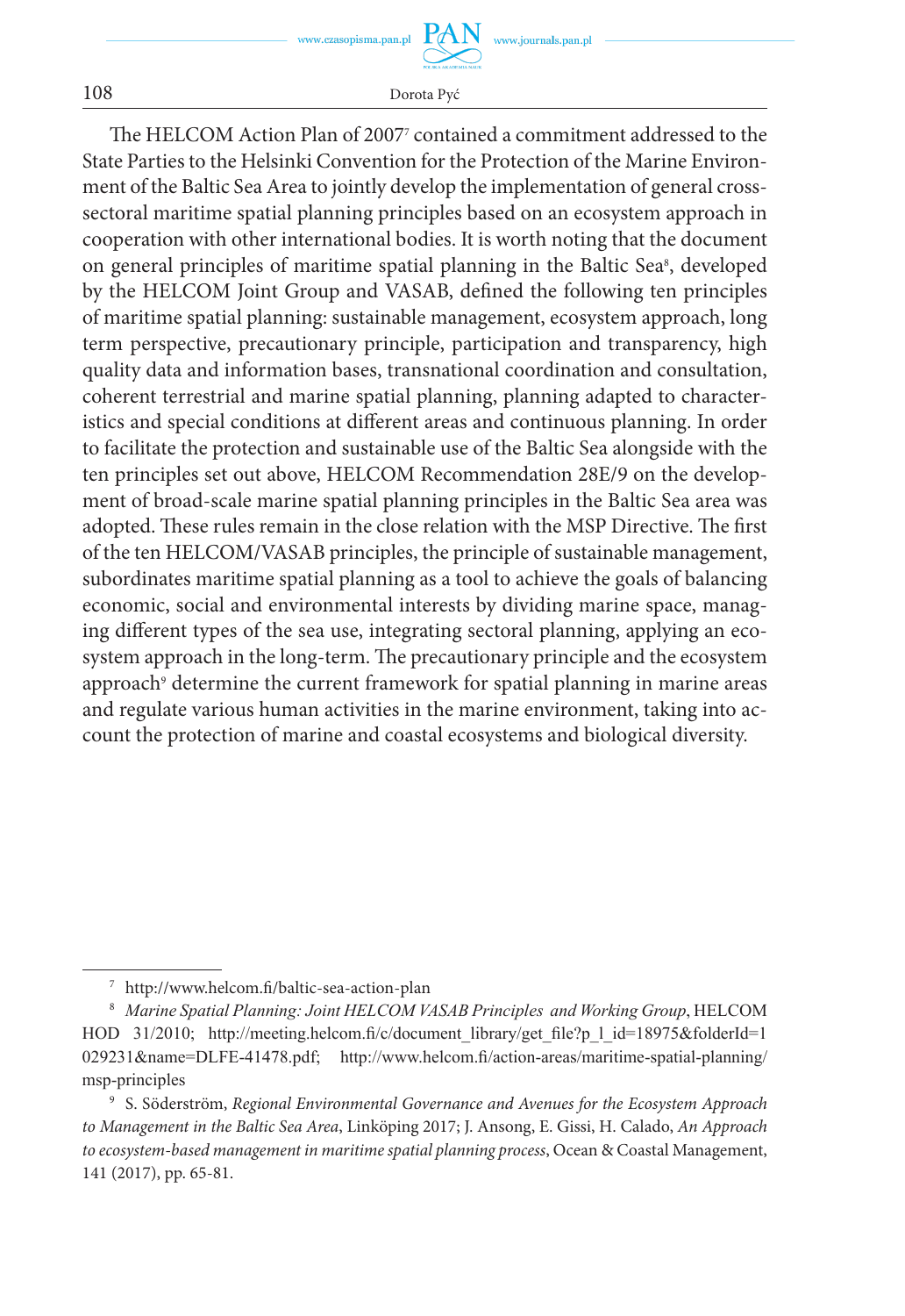

## 3. MARINE SPATIAL PLANNING AND POLISH MARITIME POLICY

At the regional level, the European Union promotes an integrated maritime policy (IMP)<sup>10</sup>. In accordance with the policy of the IMP, maritime spatial planning involves the process of planning and regulating all human activities in marine areas, including maintaining the good condition of marine ecosystems, as well as marine biodiversity. This approach is the essence of the maritime policy for both European Union and its Member States in their national and regional maritime relations.

Each of the EU coastal Member States is obliged to prepare a national integrated maritime policy as part of the integrated maritime policy of EU. The Polish Maritime Policy of 2015 is the fulfilment of an obligation addressed to the EU Member States to develop their own national maritime policies in accordance with the IMP and "The guidelines for an integrated approach to maritime policy"11.

The Maritime Policy of the Republic of Poland up to 2020 (with perspective up to 2030) was approved by the Council of Ministers on 17 March 2015<sup>12</sup>. The draft of the Maritime Policy of Poland had been prepared on the governmental level by the Inter-Ministerial Committee on Maritime Policy of Poland<sup>13</sup>.

The Maritime Policy of Poland is based on the constitutional principle of sustainable development<sup>14</sup>. The priorities of the Maritime Policy of the Republic of Poland up to 2020 (with perspective up to 2030) are: strengthening the position of Polish sea ports, enhancing maritime transport competitiveness, ensuring maritime safety and security; improvement of the state marine environment and coastal protection, creating conditions for the development of the economy based on

<sup>&</sup>lt;sup>10</sup> Communication from the Commission to the European Parliament, the Council, the European Economic and Social Committee and the Committee of the Regions of 10 October 2007 on an Integrated Maritime Policy for the European Union, COM(2007)575.

<sup>&</sup>lt;sup>11</sup> COM(2008)395.

<sup>&</sup>lt;sup>12</sup> The Maritime Policy of the Republic of Poland up to 2020 (with perspective up to 2030), https://www.mgm.gov.pl/images/gospodarka-morska/uchwala\_nr\_33-2015\_rady\_ministrow. pdf, https://www.mgm.gov.pl/images/gospodarka-morska/polityka\_morska\_rzeczypospolitej\_ polskiej\_do\_roku\_2020-z\_perspektywa\_do\_2030

<sup>&</sup>lt;sup>13</sup> The Inter-Ministerial Committee on Maritime Policy of Poland is a main governmental body responsible for formulation of the national maritime policy and implementation of an Integrated Maritime Policy for the European Union. The Inter-Ministerial Committee has been established by the Prime Minister and is chaired by the Minister of the Maritime Economy and Inland Transport, who is responsible for maritime affaires. In September 2009 the Government of Poland approved the general principles and objectives of maritime policy of Poland up to 2020.<br><sup>14</sup> The Constitution of the Republic of Poland of 2 April 1997, Article 5, Journal of Laws of the

Republic of Poland 1997, No 78, item 483.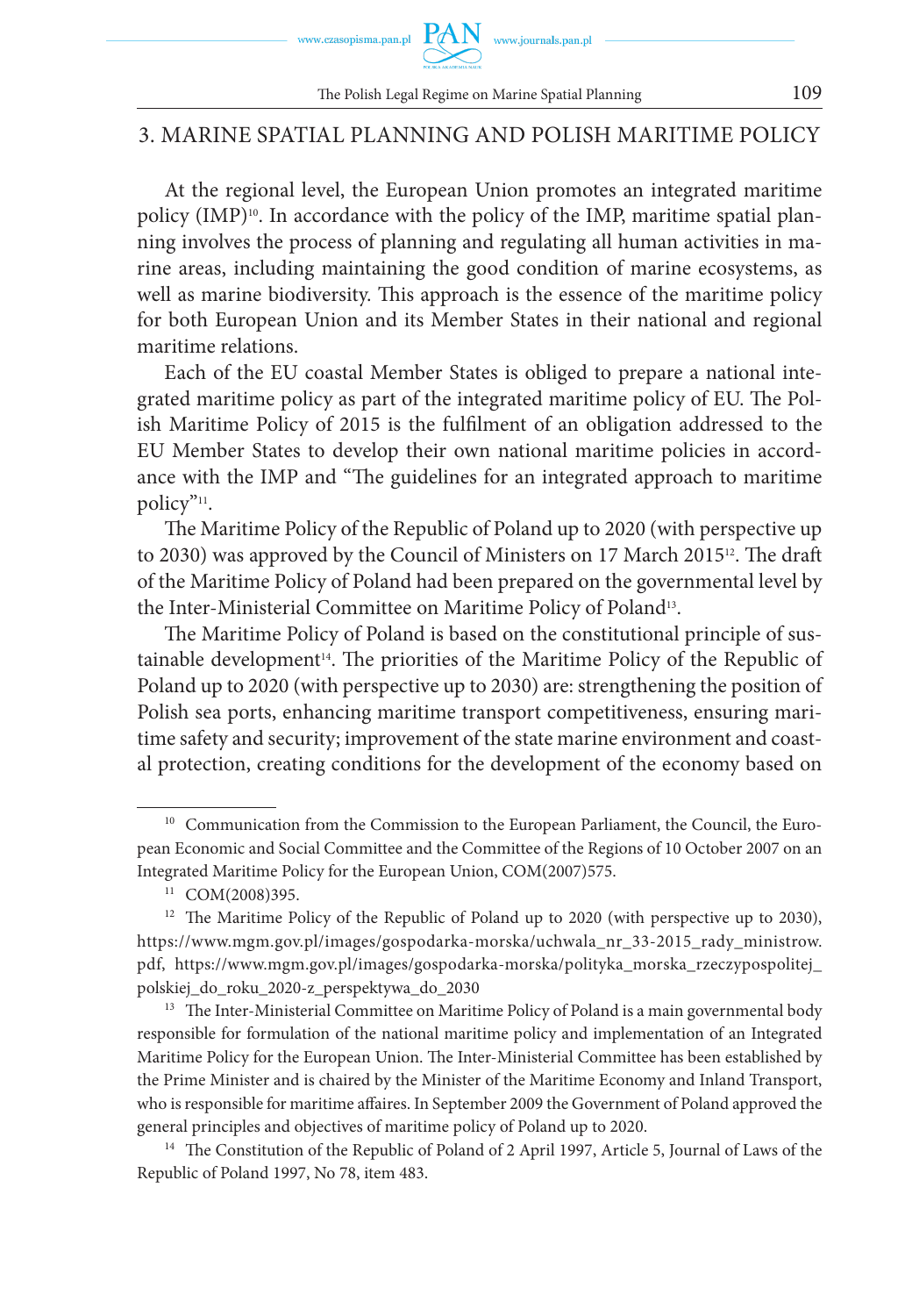knowledge and qualifications, rational use of the natural resources of the marine environment, sustainable management of marine fisheries, strengthening the national energy security, streamlining maritime governance. The Maritime Policy of the Republic of Poland up to 2020 (with perspective up to 2030) promotes marine spatial planning and an ecosystem approach<sup>15</sup>.

## 4. LEGAL BASIS OF MARINE SPATIAL PLANNING ACCORDING TO THE MARINE AREAS OF THE REPUBLIC OF POLAND AND MARITIME ADMINISTRATION ACT

In 2003, the Polish legislator introduced into Polish law the possibility of developing maritime spatial development plans. The need to introduce maritime spatial planning instruments in Poland was explained by natural and anthropogenic factors, including in particular, threats such as: erosion of the sea shore and the disappearance of beaches, and negative effects of human activity. It was found that these hazards might have a negative effect: creating a flood hazard in coastal areas (due to the risk of the sea level rise as a result of the shifted coastline or storm floods), the economy of coastal communes (tourism, fisheries) and coastal biodiversity<sup>16</sup>.

In comparison with the regulations in the field of maritime spatial planning in force in European countries in this period, and in particular in the countries in the Baltic Sea area, it can be stated that Poland was one of the first countries, apart from Germany, to introduce provisions on spatial planning and spatial development. They have not been used for many years. In 2013, proper actions were taken to implement maritime spatial planning in Poland.

According to the Polish Planning and Spatial Planning Act<sup>17</sup>, spatial order, as a normative concept, refers to such space shaping that creates a harmonious whole and takes into account, in the organised relations, all the functional and socio-economic, environmental, cultural and compositional as well as aesthetic considerations and requirements. In practice, spatial order, understood as a functional order of space, is analysed primarily in the field of planning and land-use

<sup>15</sup> D. Pyć, *Global Ocean Governance*, TransNav – The International Journal on Marine Navigation and Safety of Sea Transportation - 2016, vol. 10, No 1, pp. 159-162.

<sup>16</sup> *Marine Spatial Planning and the protection of biodiversity. Beyond national jurisdiction (BBNJ) in the Mediterranean Sea*, UNEP(DEPI)/MED WG.431/Inf.8, 17.02.2017.

<sup>&</sup>lt;sup>17</sup> Article 2 point 1 of the Planning and Spatial Planning Act of 2003 (i.e. Journal of Laws of 2017, item 1073 as amended).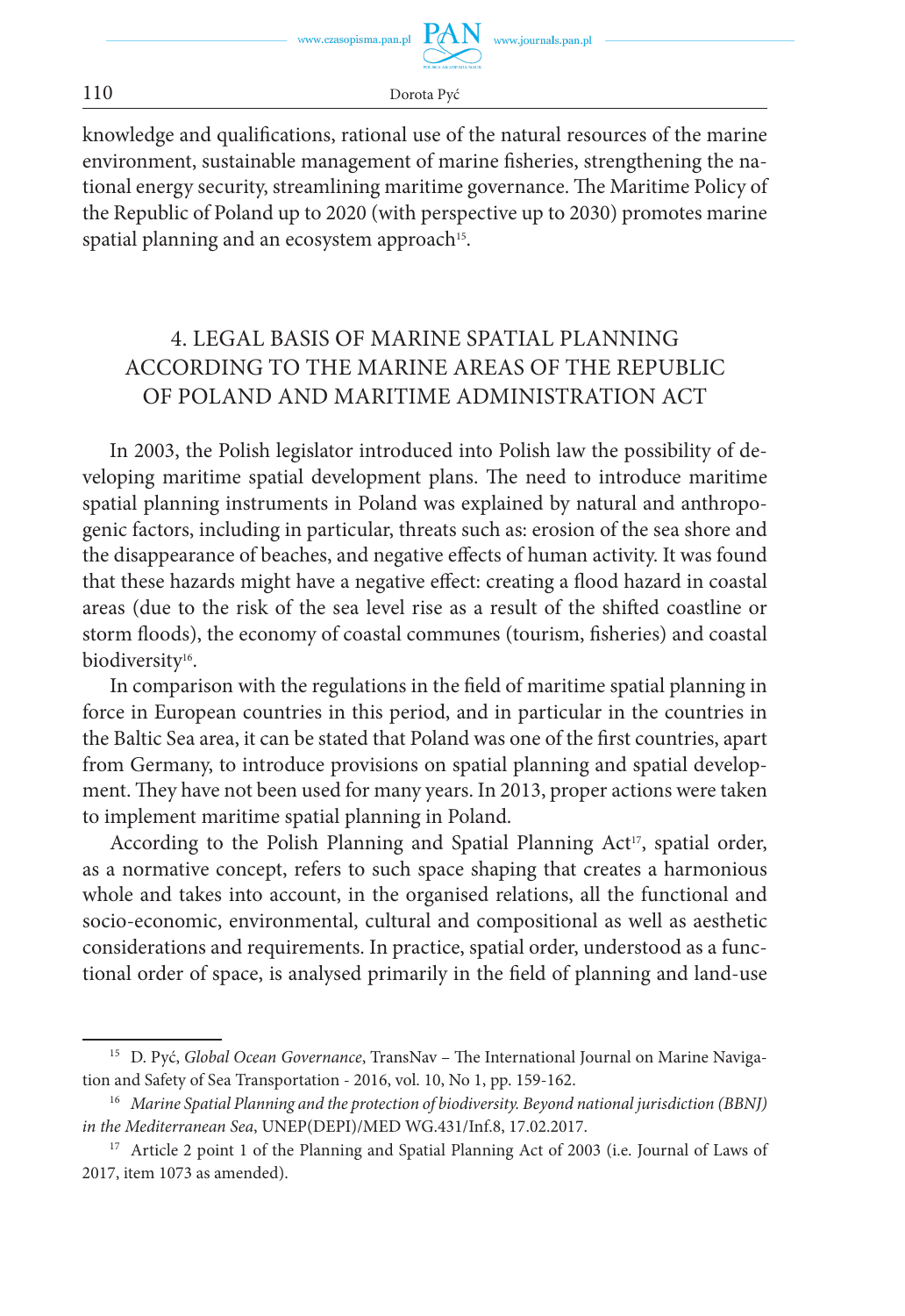planning. In the Polish legal system there is no definition of the maritime spatial order.

Regulations concerning marine spatial planning are contained in the Marine Areas of the Republic of Poland and Maritime Administration Act of 1991 amended in 2015<sup>18</sup> (the Polish Marine Areas Act) and its implementing regulations. This Act implements in its regulation the European Parliament and Council Directive 2014/89/EU of 23 July 2014 establishing a framework for maritime spatial planning<sup>19</sup>, as well as the European Parliament and Council Directive 2008/56/ EC of 17 June 2008 establishing a framework for community action in the field of marine environmental policy (Marine Strategy Framework Directive)<sup>20</sup>.

The Polish Marine Areas Act defines the legal situation of the marine areas of the Republic of Poland, the coastal area, the sea ports and harbours, and the rules for the use of those areas, as well as the maritime administration authorities and their competences. The Polish marine areas are: the marine internal waters; the territorial sea; the contiguous zone, and the exclusive economic zone (art. 2.1.).

The marine internal waters and the territorial sea are part of the territory of the Republic of Poland. The Polish marine internal waters are:

- 1) the part of Nowowarpno Lake and the part of the Bay of Szczecin, together with the Świna and the Dziwna and the Kamieński Bay, situated east of the State frontier between the Republic of Poland and Germany, and the river Odra between the Bay of Szczecin and the waters of the port of Szczecin;
- 2) the part of the Bay of Gdańsk closed with the basic line of the territorial sea;
- 3) the part of the Vistula Bay situated south-west of the State frontier between the Republic of Poland and the Russian Federation on that Bay;
- 4) port waters defined on the sea side by the line connecting the outermost permanent port works which form an integral part of the port system;
- 5) waters located between the Sea coast line established in accordance with the Act of 20 July 2007- Water Law, and the basic line of the territorial sea.

The territorial sea of Poland consists of the marine area of 12 nautical miles (22 224 m) wide, measured from the baseline of that sea. The baseline of the territorial sea is a line connecting the corresponding points defining the lowest water level along the coast or other points designated in accordance with the principles set out in the United Nations Convention on the Law of the Sea (UNCLOS)<sup>21</sup>.

<sup>&</sup>lt;sup>18</sup> The Act of 5 August 2015 amending the Act on the Marine Areas of the Republic of Poland and the Maritime Administration and Certain Other Acts (Journal of Laws, item 1642), which entered into force as of 19 November 2015.

<sup>19</sup> OJ. EU L 257 of 28.08.2014, p. 135.

<sup>20</sup> OJ. EU L 164 of 25.06.2008, p. 19.

<sup>&</sup>lt;sup>21</sup> The United Nations Convention on the Law of the Sea (UNCLOS), done at Montego Bay on 10 December 1982; Journal of Laws of 2002, item 543.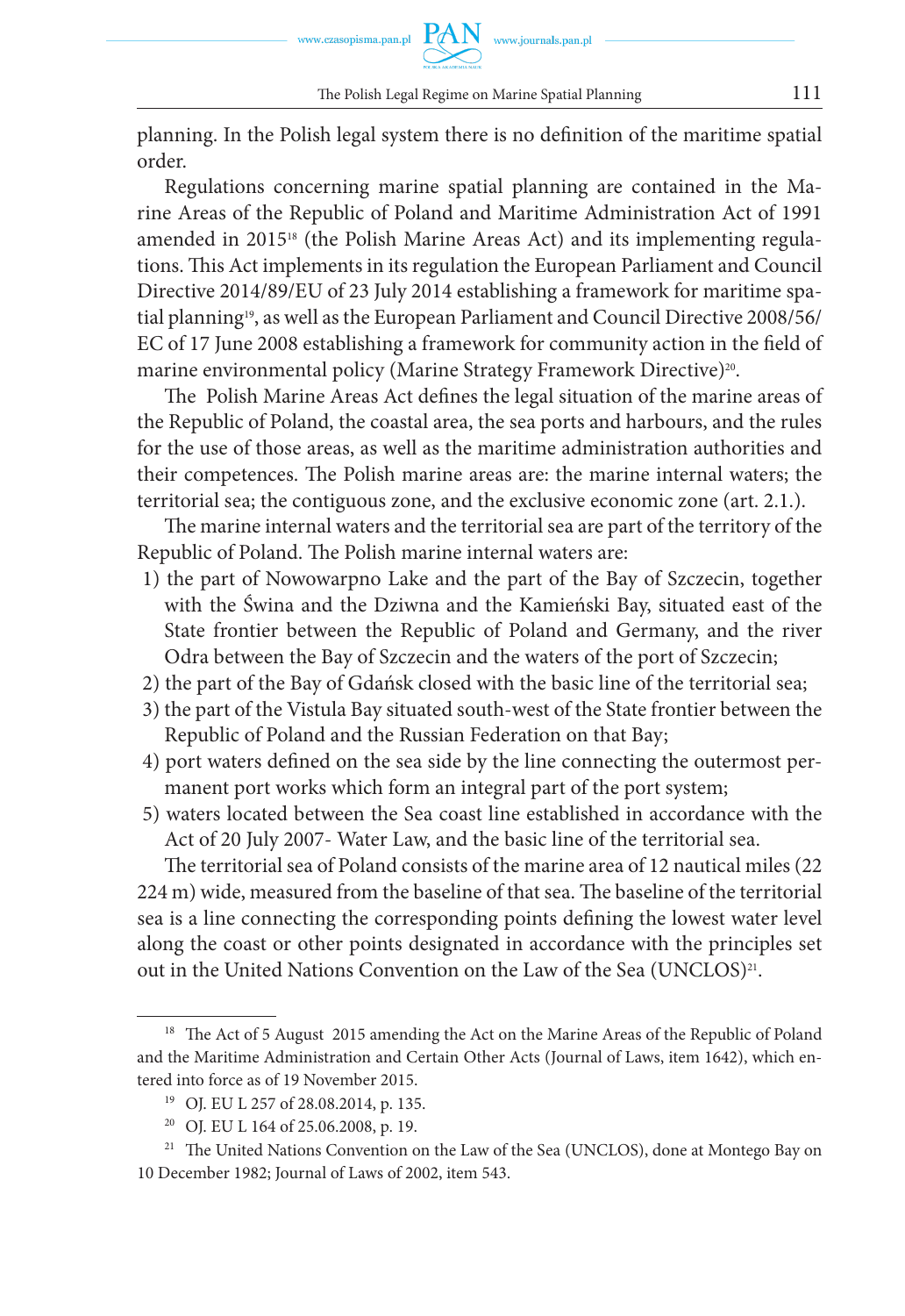The outer limit of the territorial sea is the line, where each point is 12 nautical miles from the nearest point of the baseline, but roadsteads which are normally used for the loading, unloading and anchoring of ships and which are situated, wholly or partly, outside the outer limit of the sea waters areas, are included in the territorial sea.

In January 2017 the Council of Ministers determined, by means of a regulation, a detailed course of the baseline in the textual and graphical format in accordance with the national spatial reference system, taking into account the principles set out in the UNCLOS, as well as the detailed course of an outer limit of the territorial sea in the textual and graphical format, according to the national spatial reference system, taking into account the international treaties relating to the State frontier.

The Act of 5 August 2015, amending the Act on the Marine Areas of the Republic of Poland and the Maritime Administration and Certain Other Acts<sup>22</sup>, which entered into force as of 19 November 2015, established a contiguous zone adjacent to the territorial sea of the Republic of Poland, the outer limit of which is not more than 24 nautical miles from the baseline. In January 2017, the Council of Ministers determined, by means of a regulation, a detailed course of the outer limit of the contiguous zone in the textual and graphical format in accordance with the national spatial reference system, taking into account the principles set out in the UNCLOS.

In the contiguous zone<sup>23</sup>, the Republic of Poland is entitled to: prevent any violations, on the territory of the Republic of Poland, any Polish customs, treasury regulations relating to illegal immigration and sanitary regulations; prosecute, arrest and punish the perpetrators of the breaches of the regulations referred to in above, if they took place on the land territory, internal marine waters or the territorial sea of the Republic of Poland or if the obligation to prosecute, stop and punish the perpetrators results from the European Union law or international treaties to which the Republic of Poland is a party.

The Polish Marine Act has established an exclusive economic zone (art.14) which is situated beyond and adjacent to the Polish territorial sea. It includes the waters, the seabed and its subsoil. The exclusive economic zone is governed by Polish law relating to the protection of the environment (art. 19).

The boundaries of the exclusive economic zone are defined by international treaties. In the exclusive economic zone Poland is entitled to sovereign rights to explore, manage and exploit the natural resources, whether living or non-living,

<sup>22</sup> Journal of Laws of 2015, item 1642.

<sup>23</sup> D. Pyć, *The Polish contiguous zone – the exercise of the coastal state jurisdiction and control,* TransNav – The International Journal on Marine Navigation and Safety of Sea Transportation - 2017, vol. 11, No 3, pp. 453–456.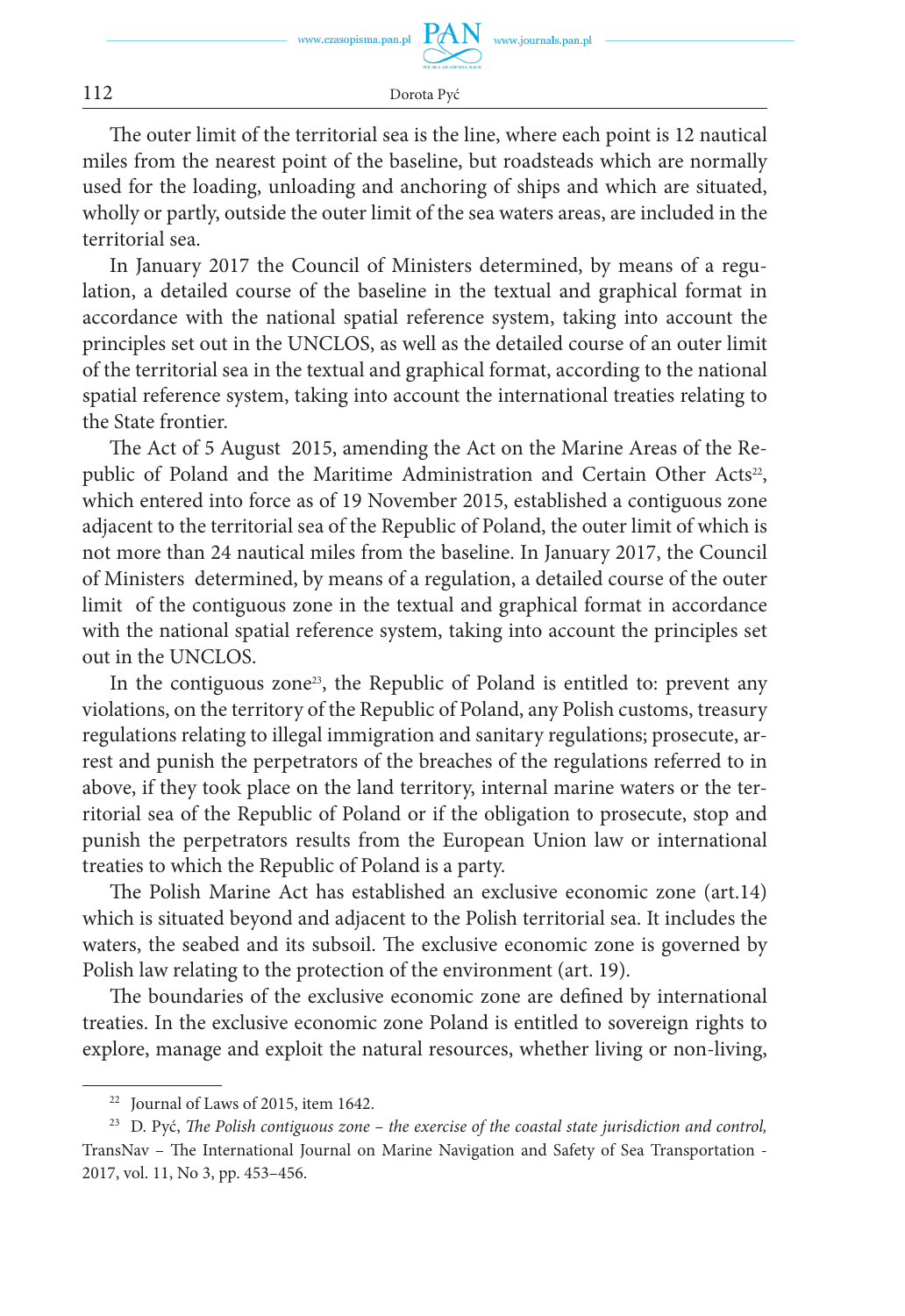the seabed and its subsoil and the waters covering them as well as has the right to preserve those resources, and also has the sovereign rights with respect to other economic undertakings in the zone and has jurisdiction with regard to the establishment and use of artificial islands, installations and other structures, marine scientific research, the protection and preservation of the marine environment, as well as other rights provided for under international law.

In the exclusive economic zone, the Polish Republic has an exclusive right to construct, or to authorize and regulate the construction and utilization of, artificial islands, installations and structures of any kind assigned for the conduct of scientific research, exploration or exploitation of resources, as well as in relation to other undertakings in the field of economic research and exploitation of the exclusive economic zone, in particular the use of water, sea currents and wind for energy purposes. The artificial islands, installations and structures are subject to Polish law (art. 22).

According to Article 37 of the Section 9 of Marine Areas of the Republic of Poland and Maritime Administration Act, spatial planning and development covering the marine internal waters, territorial sea and the exclusive economic zone mean the process through which the competent authorities analyse and organize the use of marine areas to achieve ecological, economic and social objectives. The authorities competent for the maritime spatial planning are the minister in charge of the maritime economy and the director of the maritime office (art. 37a. para. 5).

An instrument of maritime spatial planning is a spatial planning plan. The maritime spatial plans covering the marine internal waters, the territorial sea and the exclusive economic zone are adopted by the minister in charge of maritime economy and the minister in charge of the construction industry, spatial planning and development as well as housing in cooperation with the ministers in charge of environment, water management, culture and protection of national heritage, agriculture, fisheries, transport, internal affairs and the Minister of National Defence (art. 37a para. 1). The Polish maritime spatial plans covering the marine internal waters, the territorial sea and the exclusive economic zone are adopted by a regulation.

According to the Polish legal provisions, the maritime spatial development plans covering the marine internal waters, the territorial sea and the exclusive economic zone, are determined by:

- 1) the purpose, including the basic functions, of the marine internal waters area, the territorial sea and the exclusive economic zone;
- 2) prohibitions or restrictions of using the areas, referred to above, taking into account the requirements of nature protection;
- 3) deployment of the public purpose investments;
- 4) directions of the development of transport and technical infrastructure;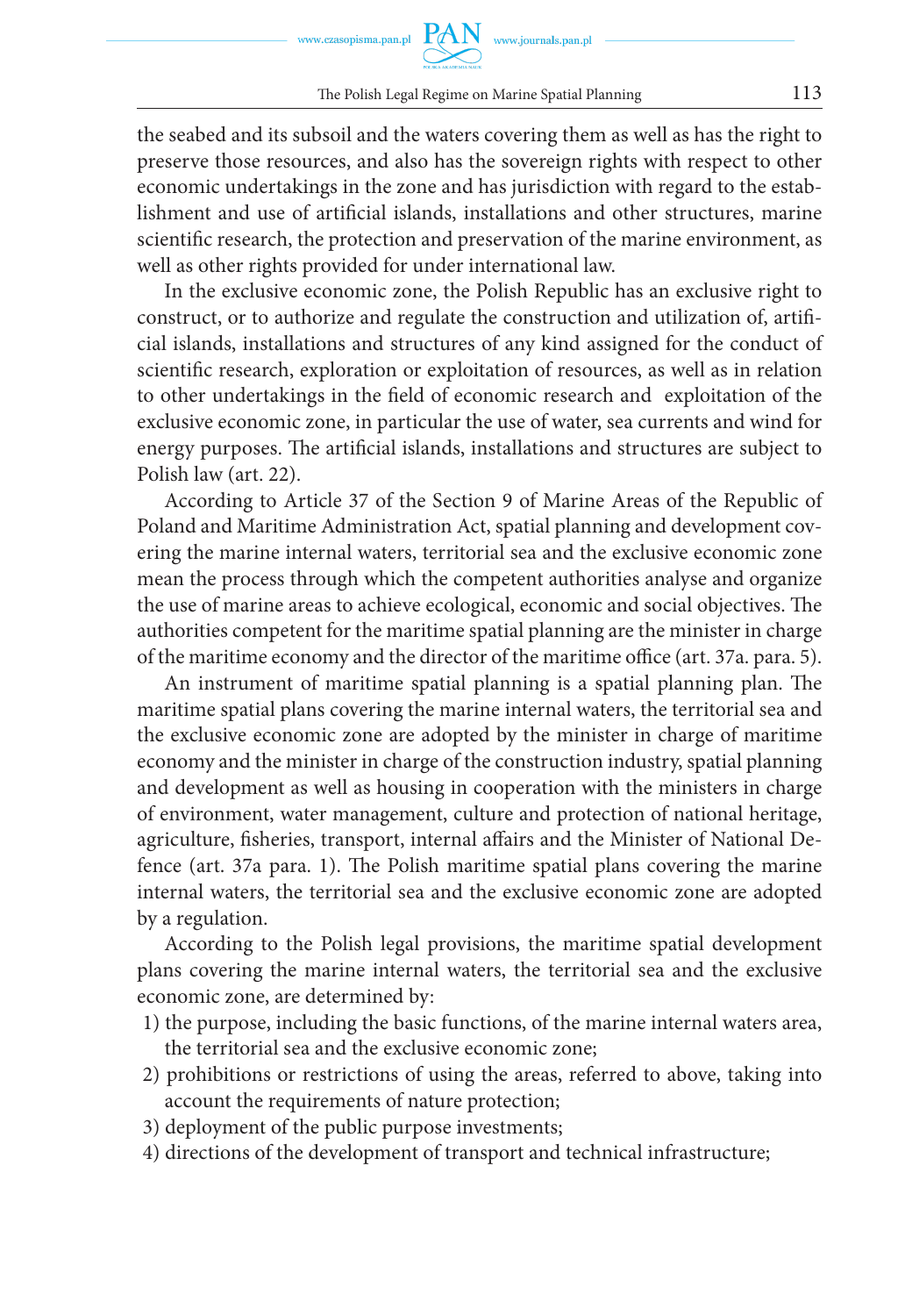5) areas and conditions of: protection of the environment and cultural heritage, fishing activities and aquaculture; acquiring renewable energy and investigation, exploration of deposits, and the extraction of minerals from deposits.

It should be noted that the maritime spatial plans of the marine internal waters, the territorial sea and the exclusive economic zone, may contain information arrangements on the expected deployment of the public purpose investments, other than those referred to above.

The Polish legislator has distinguished two main functions' types of allocations of the marine area, namely: the basic functions and the acceptable functions. The basic functions mean the leading allocations of the area established in the plan, which cannot be interfered by any other acceptable functions. The acceptable functions of the area mean the possible ways of using the area, the coexistence of which does not adversely affect sustainable development of the area.

The minister in charge of the maritime economy provides to the European Commission and the respective Member States the copies and all subsequent amendments to the plans within three months from the date of their proclamation.

According to the procedure of Article 37b para. 1 of Marine Areas of the Republic of Poland and Maritime Administration Act, the draft plan is prepared by a territorially competent director of the maritime office, using the ecosystembased approach and taking into consideration:

- supporting the sustainable development in the maritime sector, taking into account the economic, social and environmental aspects, including the improvement of the environment and the resilience to climate change impacts;
- defence and national security;
- coordination of actions by relevant parties and the methods of using the sea.

The ecosystem-based approach is defined in Article 37b para. 1a and means that in management of human activities, the following three conditions must be satisfied cumulatively, namely:

- 1) maintaining an impact of the planned human activities on the ecosystem at a level enabling to achieve and maintain a good environmental status;
- 2) maintaining both the ability for the proper functioning of the ecosystem, as well as resilience to environmental changes, arising from human activities;
- 3) enabling the sustained and at the same time sustainable use of the marine goods and services by the present and future generations.

For a draft maritime spatial plan of the marine internal waters, the territorial sea and the exclusive economic zone, an environmental impact assessment is made.

The costs of drawing up of the maritime spatial plan of the marine internal waters, the territorial sea and the exclusive economic zone, and of developing an environmental impact assessment, are borne by the State budget or an investor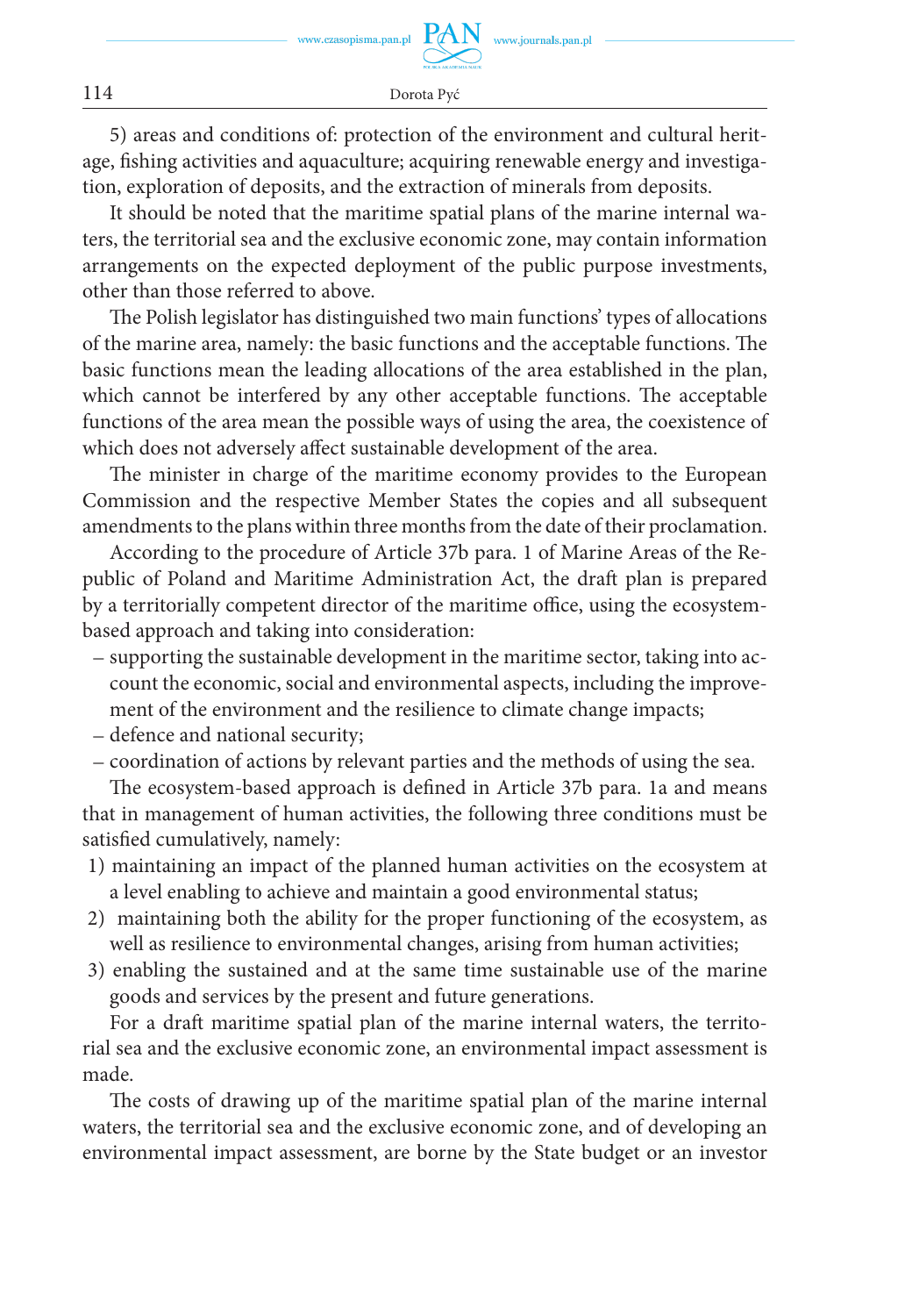implementing the investment, if the findings of that plan are a direct consequence of that investment's implementation.

The minister in charge of marine economy and the minister in charge of construction industry, spatial planning and development as well as housing in cooperation with the minister in charge of fisheries and the minister in charge of environment determine, by means of a regulation, the required range of the plans contained in the textual and the graphical parts drawn up in the form of the digital chart study developed on the basis of the databases specifying, in particular, the planning materials, the type of chart studies, the scale of chart studies, the designations, names, standards applied, and how to document planning works, with regard to clarity and transparency of the plans, as well as the guidelines adopted by the Baltic Marine Environment Protection Commission<sup>24</sup> and the authorities of the European Union in the field of marine spatial planning.

Due to the development of a marine spatial plan, the maritime administration authorities have an opportunity to conduct analyses and studies, as well as to develop the concepts and programs. In order to ensure the consistency of that plan with the studies of determinants and directions of spatial development of the municipalities, the local spatial development plans and the spatial development plans of voivodships, the maritime administration authorities should cooperate with the self-governments of the coastal voievodships and municipalities (art. 37c).

According to Article 37d, the plan may include the arrangements, binding upon the self-governments of voievodships and the municipalities, within which there are the marine internal waters, or the municipalities adjacent to the plan area by the coastline or the maritime areas' boundaries, corresponding to that line, when drawing up, respectively, the spatial development plans of voievodeships, the studies of conditions and the spatial development directions of the municipalities, as well as the local spatial development plans in the field of: deployment of public purpose investments of the national significance specified in the medium-term national development strategy and other development strategies, the concepts of the national spatial development and the programs which specify the tasks of the government,<sup>25</sup> protected areas (including the areas of the protected space), the manner of using of the marine areas (including the restrictions and approvals).

Drafting of the plan requires that a territorially competent director of the maritime office makes known to the public, through an announcement in the nationwide newspapers, posting on the notice board and the publication in the Public Information Bulletin on the website of an office supporting that director,

 $24$  www.helcom.fi

<sup>&</sup>lt;sup>25</sup> See: Article 48 of the Act of 27 March 2003 on Spatial Planning and Development, Journal of Laws of 2016, items 778, 904, 961, 1250 and 1579.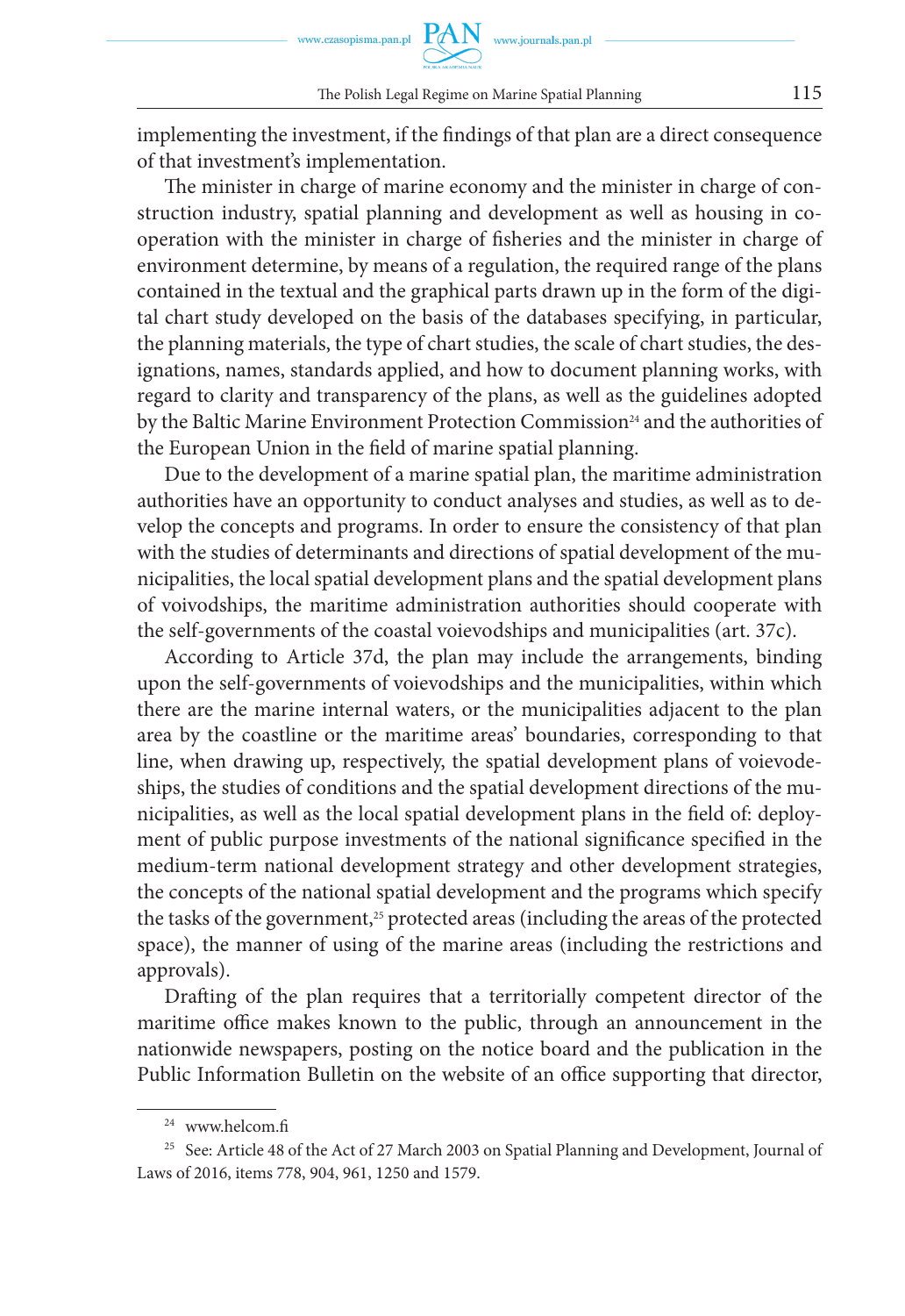information on: commencement of drawing up the draft plan<sup>26</sup> and the possibility of submitting comments and motions relating to the draft plan specifying the form, place and deadline for submission of those comments and motions, not less than 60 days from the date of making information known to the public.

The territorially competent director of the maritime office examines the comments and motions, and decides on how to include them in the draft plan as well as prepares a list of comments and motions<sup>27</sup> submitted to the draft plan, including the comments and motions, together with the submitted description of an undertaking (referred to in Article 37f para. 3), as well as the general justification relating to the method of taking into account the motions for the draft plan. The director of the maritime office applies, to the relevant authorities, for consulting the scope and degree of information details required in the environmental impact assessment<sup>28</sup>.

Taking into account, in particular, the alternative deployment of the selected undertakings and the reasons for their deployment, as well as an environmental impact assessment for that draft, the director of the maritime office draws up a draft plan.

In relation to the procedure for evaluating the draft plan, the director issues requests for the opinions on the draft plan to: the voievodship conservator of historical items (competent within the areas under the conservation protection and the areas proposed to be covered with such protection), the director of the regional water management board PGWWP<sup>29</sup> (in terms of: the impact on the areas of the special flood hazard with the exception of the technical area, adjustment of the draft plan arrangements to the requirements arising from the conditions for the use of waters of the water region and the conditions for the use of waters of the catchment area, as far as they have been drawn up, in compliance with the water management plans in the river basins areas), the minister in charge of health (in the field of the development of the protective zones of the health resorts and the areas of the health resorts protection), the competent mining supervisory authority (in the field of the mining areas and their development), the authorities

<sup>&</sup>lt;sup>26</sup> The territorially competent director of the maritime office notifies, in writing, of the commencement of drawing up the draft plan, the institutions and authorities in charge of consulting and reviewing a draft plan.

 $27$  The list of comments and motions is presented to the public by the territorially competent director of the maritime office and this list is available in the Public Information Bulletin on the website of the maritime office until the day of ceasing the draft plan's presentation.

<sup>&</sup>lt;sup>28</sup> Article 53 of the Act of 3 October 2008 on Providing Information on the Environment and its Protection, Public Participation in Environmental Protection and on Environmental Impact Assessments, Journal of Laws of 2016, items 353, 831, 961, 1250 and 579.

<sup>29</sup> *Państwowe Gospodarstwo Wodne Wody Polskie* (State Waterworks – "Polish Waters").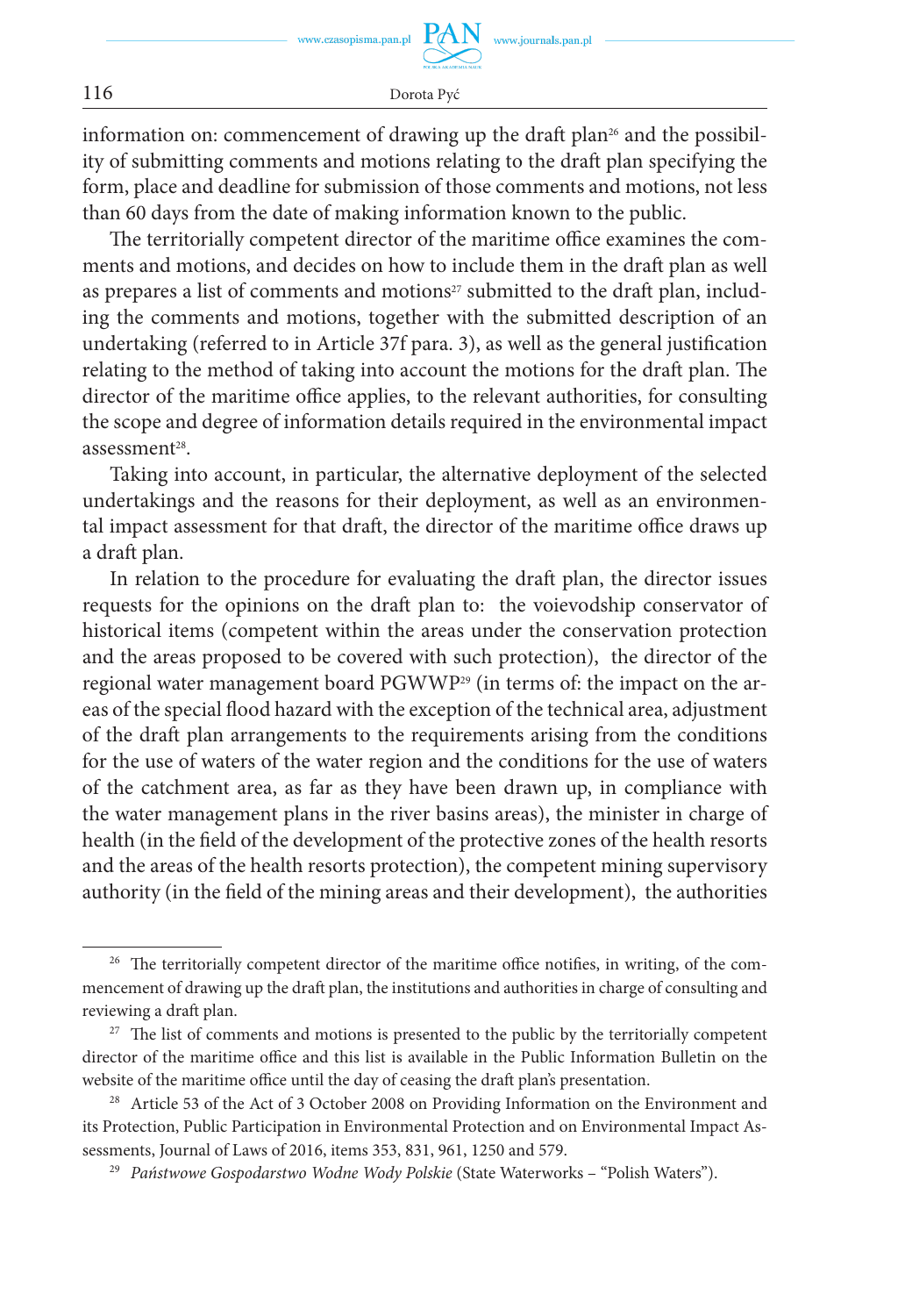competent in the field of the strategic environmental impact assessment in accordance with Act of 3 October 2008 on Providing Information on the Environment and its Protection, Public Participation in Environmental Protection and on Environmental Impact Assessments, attaching the environmental impact assessment,<sup>30</sup> the director of the regional water management board PGWWP in the field of the compliance with the programme for the protection of the marine waters and in the field of environmental objectives for marine waters, laid down in accordance with the provisions of the Act of 20 July 2017 - Water Law<sup>31</sup>.

The draft plan is then agreed at the municipality level in the field of the impact of its findings on the development of the technical area, the protective area, the sea ports and harbours, as well as the municipality spatial development. The draft plan is also agreed with a regional director for environmental protection within the arrangements of the draft plan, which might have an impact on the objectives of the nature reserve protection, on the nature protection of the landscape park and the protected landscape area and within the arrangements relating to the draft plan, which might significantly adversely affect the Natura 2000 site in accordance with the Act of 16 April 2004 on the Nature Protection<sup>32</sup>. In addition, the draft plan is subject to the procedure of agreeing with the Minister of National Defence and the ministers in charge of: economy, fisheries, environment, water management, internal affairs, tourism, communications, transport, culture and protection of national heritage within their respective competences, the Marshall of the voivodeship (in the scope of the deployment of the areas of the public purpose investments with the voivodeship significance in the spatial development plan of the voivodeship), the director of the national park (within the arrangements of the draft plans, which might affect the nature protection of the national park in accordance with the Act of 16 April 2004 on the Nature Protection) and the entities managing the sea ports of primary importance for the national economy (within the arrangements of the draft plan which might affect the development of the ports).

In order to determine its conformity with the objectives and directions set out in the long-term strategy for the national development, the arrangements of the medium-term strategy for the national development and other development strategies, the territorially competent director of the maritime office submits a draft plan to the minister in charge of the regional development. Due to verify the draft plan's conformity with the concept of the national spatial development and the programs specifying the tasks of the government<sup>33</sup>, the territorially competent

<sup>30</sup> Journal of Laws of 2016, items 353, 831, 961, 1250 and 579.

<sup>&</sup>lt;sup>31</sup> Journal of Laws of 2017, items 1566, 2180.

<sup>32</sup> Journal of Laws of 2016, item 2134.

<sup>&</sup>lt;sup>33</sup> Article 48 of the Act of 27 March 2003 on Spatial Planning and Development, Journal of Laws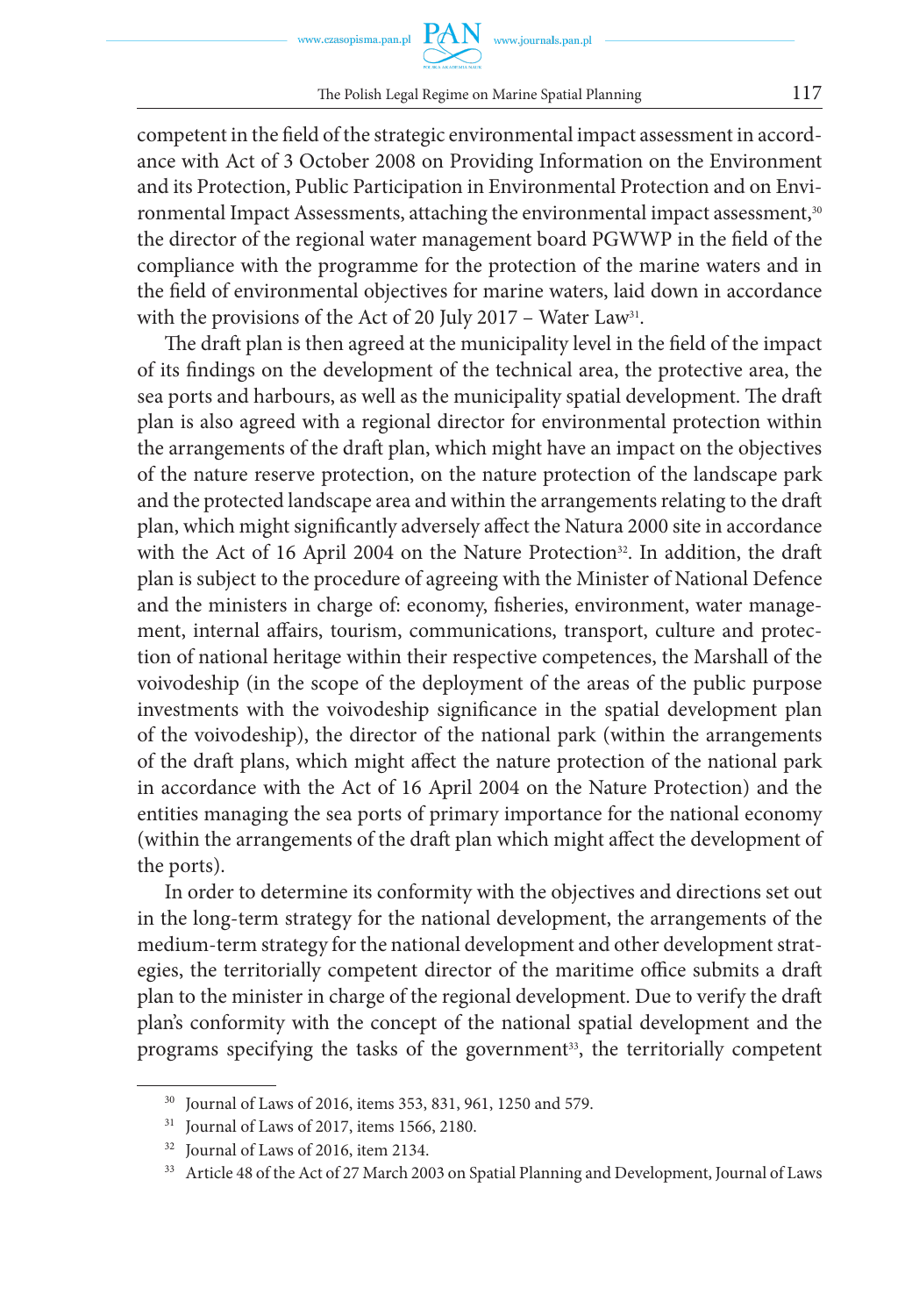director of the maritime office submits a draft plan to the minister in charge of construction industry, spatial planning and development as well as housing.

In the case of finding the possibility of the significant transboundary environmental impact, as a result of the implementation of the objectives associated with the arrangements of the plan, on the possibility of the transboundary environmental impact of the effects of the plan's implementation, the territorially competent director of the maritime office notifies the General Director for Environmental Protection and provides him with the draft plan together with the environmental impact assessment. The director of the maritime office participates in the proceedings concerning the transboundary environmental impact<sup>34</sup>.

In order to adopt the draft plan, agreed with the competent authorities, it is submitted to the minister in charge of maritime economy. If, after the submission of the draft plan for the adoption, any changes to the draft plan are made, the minister in charge of maritime economy, after the examination of the comments and motions submitted, may pass the draft plan to the territorially competent director of the maritime office in order to repeat the actions, within the extent necessary to make those changes. The subject of the repeated actions is solely that part of the draft plan which is covered by the changes (art. 37e.).

The authorities, involved in the assessment and agreeing process concerning the draft plan, are obliged to cooperate in drawing up the plan, involving the expression of opinions, submitting motions and making information available.

When taking the decisions in disputable matters, the director of the maritime office should take into account the following issues: the achievement of sustainable development of the area covered with the plan and the areas adjacent thereto in the economic, social and environmental terms, ensuring the national defence and security land-sea interaction.

The plan should be reviewed from time to time, at least every 10 years. In order to evaluate whether the plans are up to date, the territorially competent director of the maritime office applies to the competent authorities for providing information about the changes in the spatial development of the area covered with the plan and carries out an analysis of the changes in that area, taking into account the authorisations issued and the arrangements.

Once the review is completed, the director of the maritime office draws up a report on the status of the marine areas' development. The results of that evaluation and the report are submitted to the ministers in charge of: maritime economy,

of 2017, items 1073, 1566.

<sup>&</sup>lt;sup>34</sup> The participation of the director of maritime office in the proceedings concerning the transboundary environmental impact is provided according to the provisions of Part VI of Section 3 of the Act of 3 October 2008 on Providing Information on the Environment and its Protection, Public Participation in Environmental Protection and on Environmental Impact Assessments.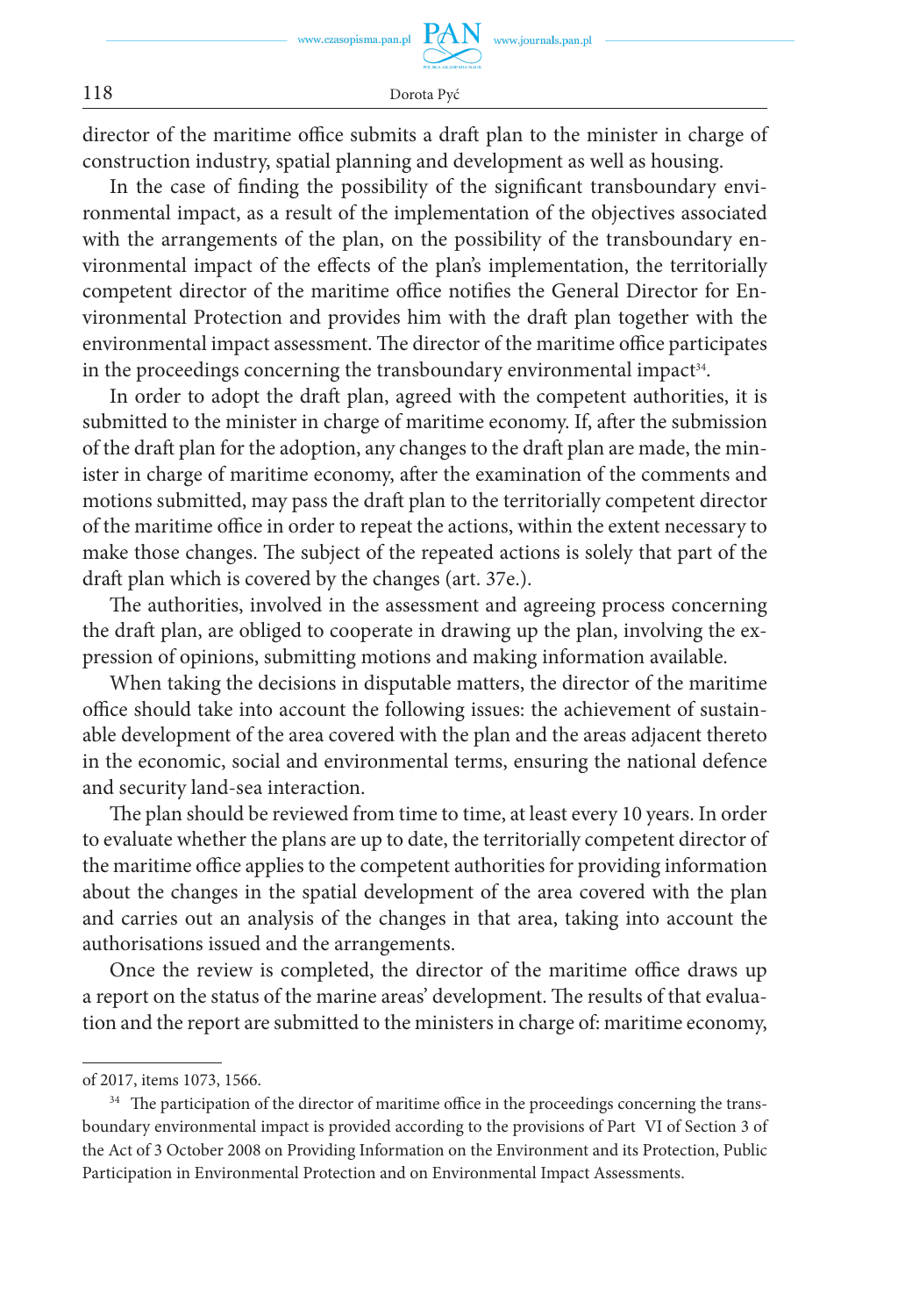water management, regional development, construction industry, spatial planning and development as well as housing. On the basis of the report, the minister in charge of maritime economy takes a decision on the commencement of changing the plan and the extent of the necessary changes. If, as a result of the amendment to the legal regulations, it is necessary to change the plan, the appropriate activities resulting from the provisions of the Act on the Maritime Areas of RP, should be performed respectively to the extent necessary to make those changes. The commencement of the plan changing should take place no later than within 6 months from the date of entry into force of any amended legal provision. The plan change is effected under the procedure, in which the plan has been adopted.

The minister in charge of maritime economy carries out the cross-border cooperation within maritime spatial planning and development of marine internal waters, the territorial sea and the exclusive economic zone as well as the crossborder exchange in the field of spatial data necessary in the process of maritime spatial planning.

The Council of Ministers may specify, by means of a regulation, the required scope and manner of crossborder arrangements of the maritime spatial plan covering the marine internal waters, the territorial sea and the exclusive economic zone, having regard, in particular, to the recommendations adopted by the Baltic Marine Environment Protection Commission and the authorities of the European Union in the field of spatial planning at sea.

The director of the maritime office collects and stores the materials relating to the plans.

#### **CONCLUSIONS**

Marine spatial planning is a process of managing human activities in the marine environment in order to achieve sustainable development. The dynamics of development in the maritime sectors, including new types of human activities in the marine environment (e.g. marine aquaculture, marine energy) and its impact on maintaining a good condition of marine ecosystems, requires continuous monitoring of economic, social and ecological processes taking place in marine areas. The use of the ecosystem approach and the precautionary principle in creating maritime spatial planning and decision making within the integrated coastal zone management requires the transparent procedures and a flexible system of institutional coordination and public consultations.

Although land-based activities may have a direct or indirect impact on the Polish coastal zone and sea areas, in Poland maritime spatial planning has so far